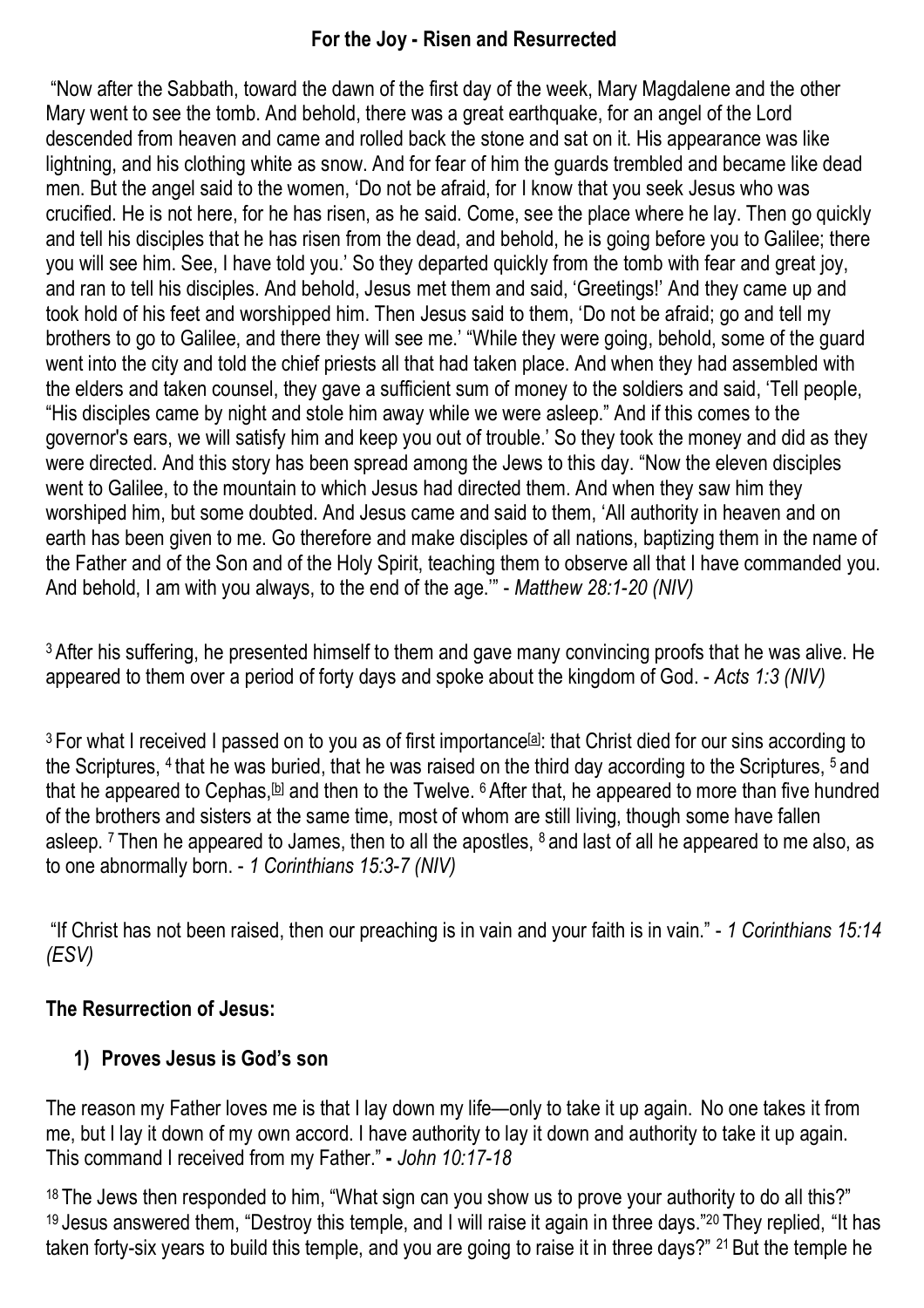had spoken of was his body. <sup>22</sup> After he was raised from the dead, his disciples recalled what he had said. Then they believed the scripture and the words that Jesus had spoken. - *John 2:18-22 (NIV)*

'Then some of the Pharisees and teachers of the law said to him, "Teacher, we want to see a sign from you."39 He answered, "A wicked and adulterous generation asks for a sign! But none will be given it except the sign of the prophet Jonah. For as Jonah was three days and three nights in the belly of a huge fish, so the Son of Man will be three days and three nights in the heart of the earth.' - *Matthew 12:38-40 (NIV)*

concerning His Son Jesus Christ our Lord, who was born of the seed of David according to the flesh, and declared to be the Son of God with power according to the Spirit of holiness, by the resurrection from the dead.' - *Romans 1:3-4 (NIV)*

### **2) Verifies the truth of scripture**

I keep my eyes always on the Lord. With him at my right hand, I will not be shaken. Therefore my heart is glad and my tongue rejoices; my body also will rest secure, because you will not abandon me to the realm of the dead, nor will you let your faithful one see decay. <sup>11</sup> You make known to me the path of life; you will fill me with joy in your presence, with eternal pleasures at your right hand. - *Psalms 16:9-11 (NIV)*

The Lord says to my lord: "Sit at my right hand until I make your enemies a footstool for your feet. – *Psalms 110:1 (NIV)*

<sup>9</sup> He was assigned a grave with the wicked, and with the rich in his death, though he had done no violence nor was any deceit in his mouth.10 Yet it was the Lord's will to crush him and cause him to suffer, and though the Lord makes his life an offering for sin, he will see his offspring and prolong his days, and the will of the Lord will prosper in his hand.11 After he has suffered, he will see the light of life and be satisfied; by his knowledge my righteous servant will justify many, and he will bear their iniquities. - *Isaiah 53:9-11 (NIV)*

"Men of Israel, hear these words: Jesus of Nazareth, a man attested to you by God with mighty works and wonders and signs that God did through him in your midst, as you yourselves know - this Jesus, delivered up according to the definite plan and foreknowledge of God, you crucified and killed by the hands of lawless men. God raised him up, loosing the pangs of death, because it was not possible for him to be held by it." - *Acts 2:22-23 (NIV)*

#### **3) Assures our future resurrection**

<sup>13</sup> Brothers and sisters, we do not want you to be uninformed about those who sleep in death, so that you do not grieve like the rest of mankind, who have no hope. <sup>14</sup> For we believe that Jesus died and rose again, and so we believe that God will bring with Jesus those who have fallen asleep in him.15 According to the Lord's word, we tell you that we who are still alive, who are left until the coming of the Lord, will certainly not precede those who have fallen asleep.16 For the Lord himself will come down from heaven, with a loud command, with the voice of the archangel and with the trumpet call of God, and the dead in Christ will rise first. <sup>17</sup> After that, we who are still alive and are left will be caught up together with them in the clouds to meet the Lord in the air. And so we will be with the Lord forever.18 Therefore encourage one another with these words. - *1 Thessalonians 4:13-18 (NIV)*

#### **4) Proves future judgment**

 $31$  For he has set a day when he will judge the world with justice by the man he has appointed. He has given proof of this to everyone by raising him from the dead." - *Acts 17:31*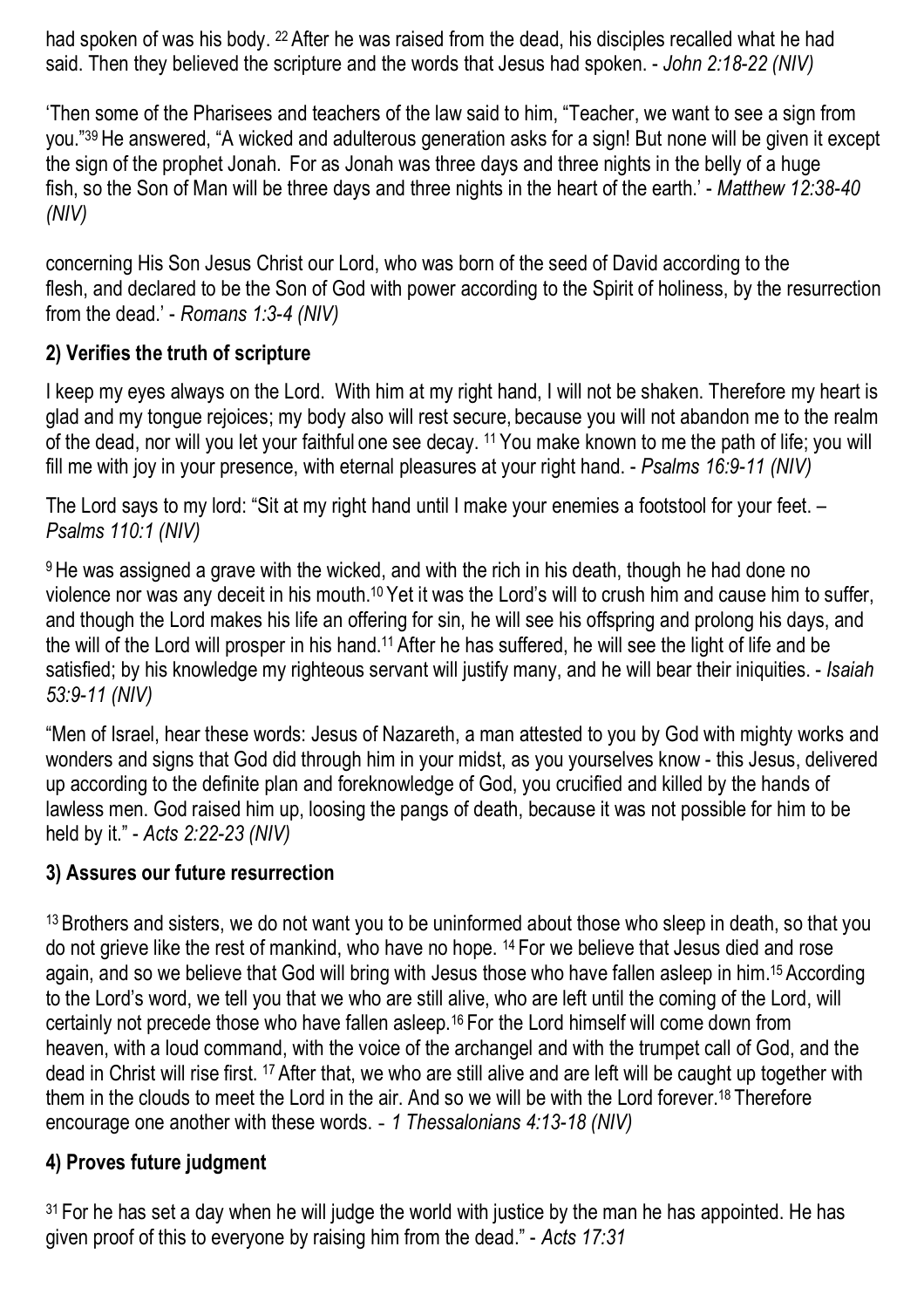## **5) Is the basis for Christ's eternal priesthood**

 $18$  The former regulation is set aside because it was weak and useless  $19$  (for the law made nothing perfect), and a better hope is introduced, by which we draw near to God. - *Hebrews 7:18 (NIV)*

…Jesus has become the guarantor of a better covenant. Now there have been many of those priests, since death prevented them from continuing in office; but because Jesus lives forever, he has a permanent priesthood. Therefore, **he is able to save completely those who come to God through him,**  because he always lives to intercede for them. Such a high priest truly meets our need—one who is holy, blameless, pure, set apart from sinners, exalted above the heavens. Unlike the other high priests, he does not need to offer sacrifices day after day, first for his own sins, and then for the sins of the people. He sacrificed for their sins once for all when he offered himself. For the law appoints as high priests men in all their weakness; but the oath, which came after the law, **appointed the Son, who has been made perfect forever**. - *Hebrews 7:22-28 (NIV)*

# **6) Gives power for Christian living**

4We were therefore buried with him through baptism into death in order that, just as Christ was raised from the dead through the glory of the Father, **we too may live a new life**. - *Romans 6:4 (NIV)*

**But if Christ is in you**, then even though your body is subject to death because of sin, **the Spirit gives life** because of righteousness. <sup>11</sup> And if the Spirit of him who raised Jesus from the dead is living in you, he who raised Christ from the dead **will also give life to your mortal bodies because of his Spirit who lives in you**. - *Romans 8:10-11 (NIV)*

'I pray that the eyes of your heart may be enlightened in order **that you may know the hope** to which he has called you, the riches of his glorious inheritance in his holy people, and his incomparably great power for us who believe. That power is the same as the mighty strength he exerted when he raised Christ from the dead and seated him at his right hand in the heavenly realms, far above all rule and authority, power and dominion, and every name that is invoked, not only in the present age but also in the one to come. And God placed all things under his feet and appointed him to be head over everything for the church, which is his body, the fullness of him who fills everything in every way. - *Ephesians 1:18-23 NIV*

# **7) Assures future inheritance**

<sup>3</sup> Praise be to the God and Father of our Lord Jesus Christ! In his great mercy he has given us new birth into a living hope through the resurrection of Jesus Christ from the dead, <sup>4</sup> **and into an inheritance that can never perish, spoil or fade. This inheritance is kept in heaven for you, <sup>5</sup> who** through faith are shielded by God's power until the coming of the salvation that is ready to be revealed in the last time. - *1 Peter 1:3-5 (NIV)*

"Let not your hearts be troubled. Believe in God; believe also in me. <sup>2</sup> In my Father's house are many rooms. If it were not so, would I have told you that I go to prepare a place for you?<sup>3</sup> And if I go and prepare a place for you, I will come again and will take you to myself, that where I am you may be also. - *John 14:1-3 (ESV)*

For God so loved the world that he gave his one and only Son, that whoever believes in him shall not perish **but have eternal life.** - *John 3:16 (NIV)*